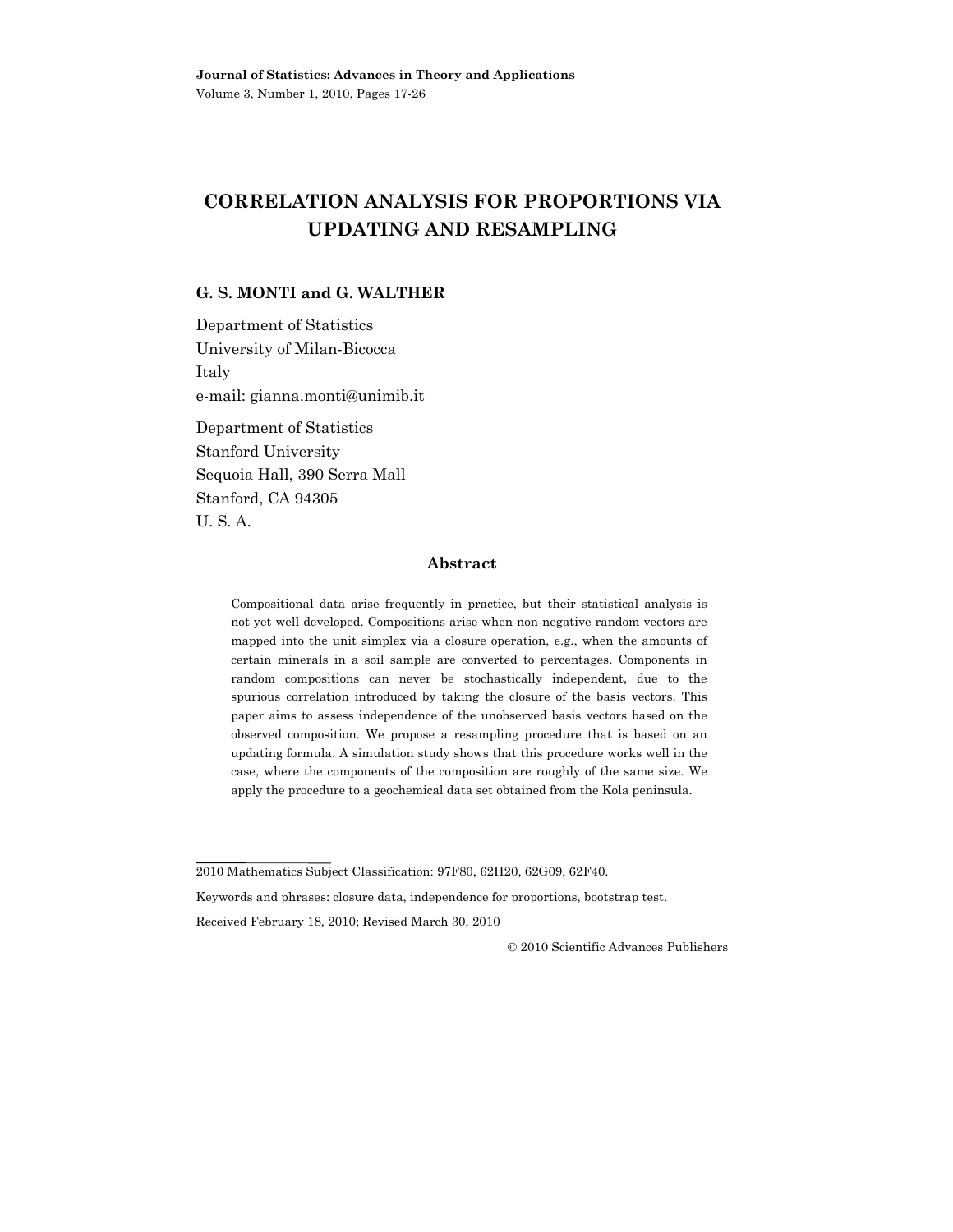#### **1. Introduction**

A random composition  $\underline{X} = (X_1, ..., X_D)$  is a random vector that lies in the unit simplex:

$$
S^{D} = \left\{ \underline{X} : X_{i} \geq 0, i = 1, ..., D; \sum_{i} X_{i} = 1 \right\}.
$$

Any random vector  $W \in \mathbb{R}^D_+$  with non-negative components can be transformed into a random composition  $X$  by taking its closure:  $X_i = W_i / \sum_{k=1}^{D} W_k$ ,  $i = 1, ..., D$ . A typical case, where compositions arise is when quantities, e.g., the amounts of certain minerals in a soil sample, are converted to percentages. The statistical analysis of compositional data *X* is challenging for several reasons: not only does the closure operation lead to a loss of information, but dividing by  $\sum W_k$  introduces a spurious correlation into the components of  $\underline{X}$ . See Aitchison [1] for a detailed exposition on compositions.

In this paper, we are concerned with testing whether the basis components  $W_k$  are uncorrelated, given only realizations of the composition *X*. This problem is of interest in a number of applications [1]. The above mentioned spurious correlation makes this problem deceptive and difficult, a fact that was brought to the fore by the seminal paper of Pearson [14]. Pearson realized that due to the spurious correlation, a value of zero for Pearson's correlation coefficient is not an appropriate measure of absence of correlation. Pearson attempted to correct for this with an approximation based on component means and variances. Pearson's formula was refined by Chayes [2] and by Chayes and Kruskal [3] by expressing the correlation of two components in terms of the moments of the basis variables. By expanding the identity  $Var\left(\sum_{i=1}^{D} X_i\right) = 0$ , Chayes showed that equal variances of the  $X_1, \ldots, X_D$  implies that, the average value of  $\text{cor}(X_i, X_r)$  over all pairs  $(i, r), i \neq r$ , is  $-1/(D-1)$ , so there is a negative bias in the correlations,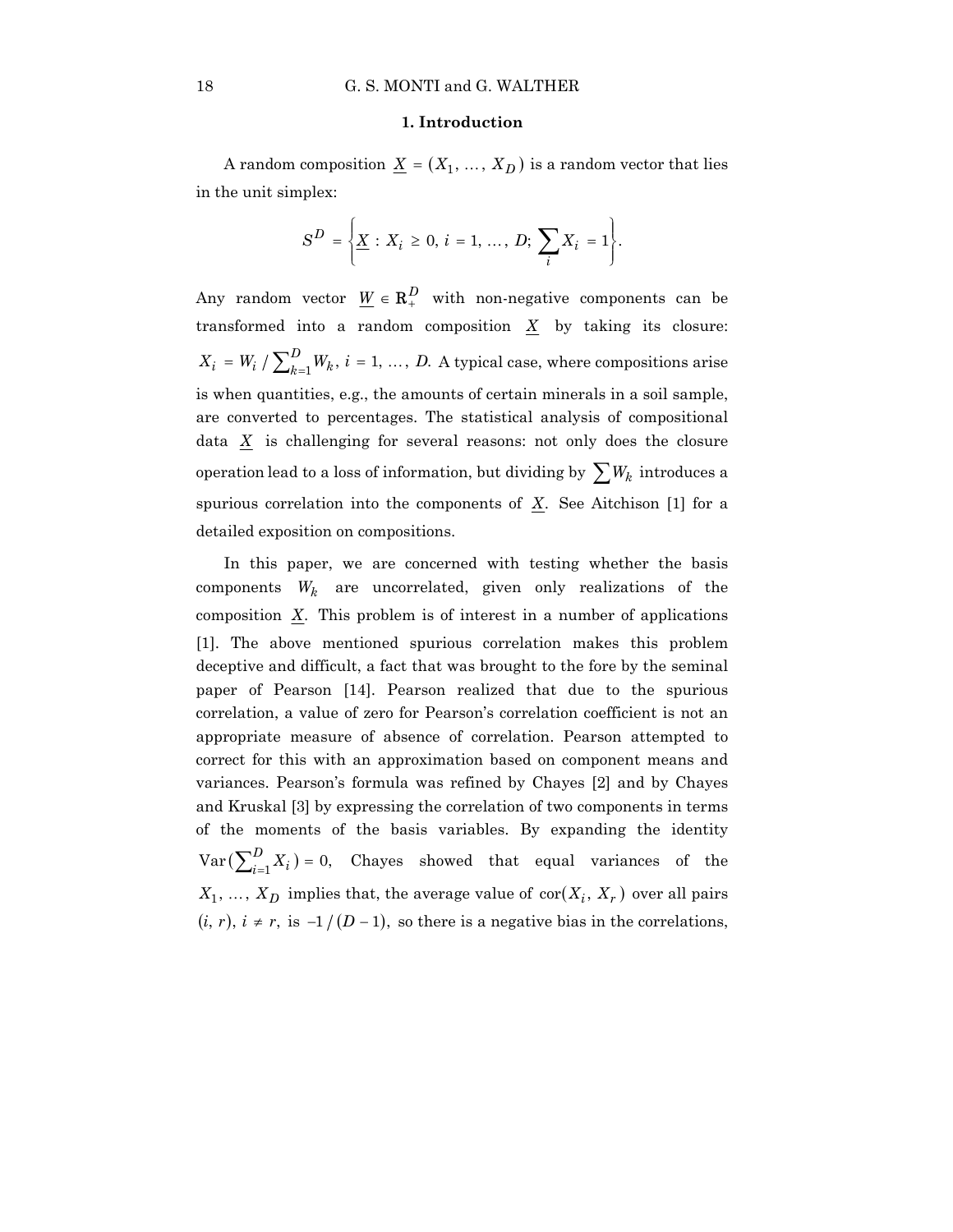and he attempted to separate the spurious part from the real correlation. Vistelius [16] has described the basic problem of Chayes's approach and developed some essential rules. In the same way, Darroch [5] studied the relationship among the structure of correlation of the basis and that of the composition. Connor and Mosimann [4] have treated the problem in a probabilistic, theoretical form. Some experiments demonstrate a lower limit for the applicability of Chayes's model [11] furthermore, his test for correlation is inappropriate unless the number of variables *D* is greater than or equal to four.

In this paper, we attempt to derive appropriate null distributions for the correlation coefficients between components of the composition by using the bootstrap and a conditioning argument. The appeal and the power of the bootstrap lie in its ability to extract information from the data that is difficult to obtain analytically. This suggests that, an approach based on the bootstrap may be more successful than the analytical methods described above.

#### **2. Some Distributions on the Simplex**

One of the most popular models for random compositions is the Dirichlet distribution. This model is obtained by closing a basis of independent equally-scaled Gamma random variables  $(r.v.'s)$   $W_i \sim Ga$  $(\alpha_i, 1)$ . We denote the Dirichlet distribution with parameter vector  $\alpha$  =  $(\alpha_1, \ldots, \alpha_D) \in \mathbb{R}^D_+$  by  $\mathcal{D}^D(\alpha)$ .

A useful generalization of the Dirichlet model is the flexible Dirichlet distribution [13], which is a finite mixture of Dirichlet distributions. It is generated by closing a basis *Y* of positive, but dependent r.v.'s as follows:  $Y_i = W_i + Z_i U$ , where  $U \sim Ga(\tau, 1)$  and  $Z = (Z_1, ..., Z_D) \sim M_D(1; p_1,$  $..., p<sub>D</sub>$ ) has a multinomial distribution, and the *W<sub>i</sub>*'s, *U*, and <u>Z</u> are  $\text{independent } r.v.'s \text{ and } \underline{\alpha} = (\alpha_1, ..., \alpha_D) \in \mathbb{R}_+^D, p = (p_1, ..., p_D) \in S^D,$ and  $\tau > 0$ . We denote this flexible Dirichlet distribution by  $FD^D(\underline{\alpha}, p, \tau)$ . Any component of *p* is called *mixing proportion*.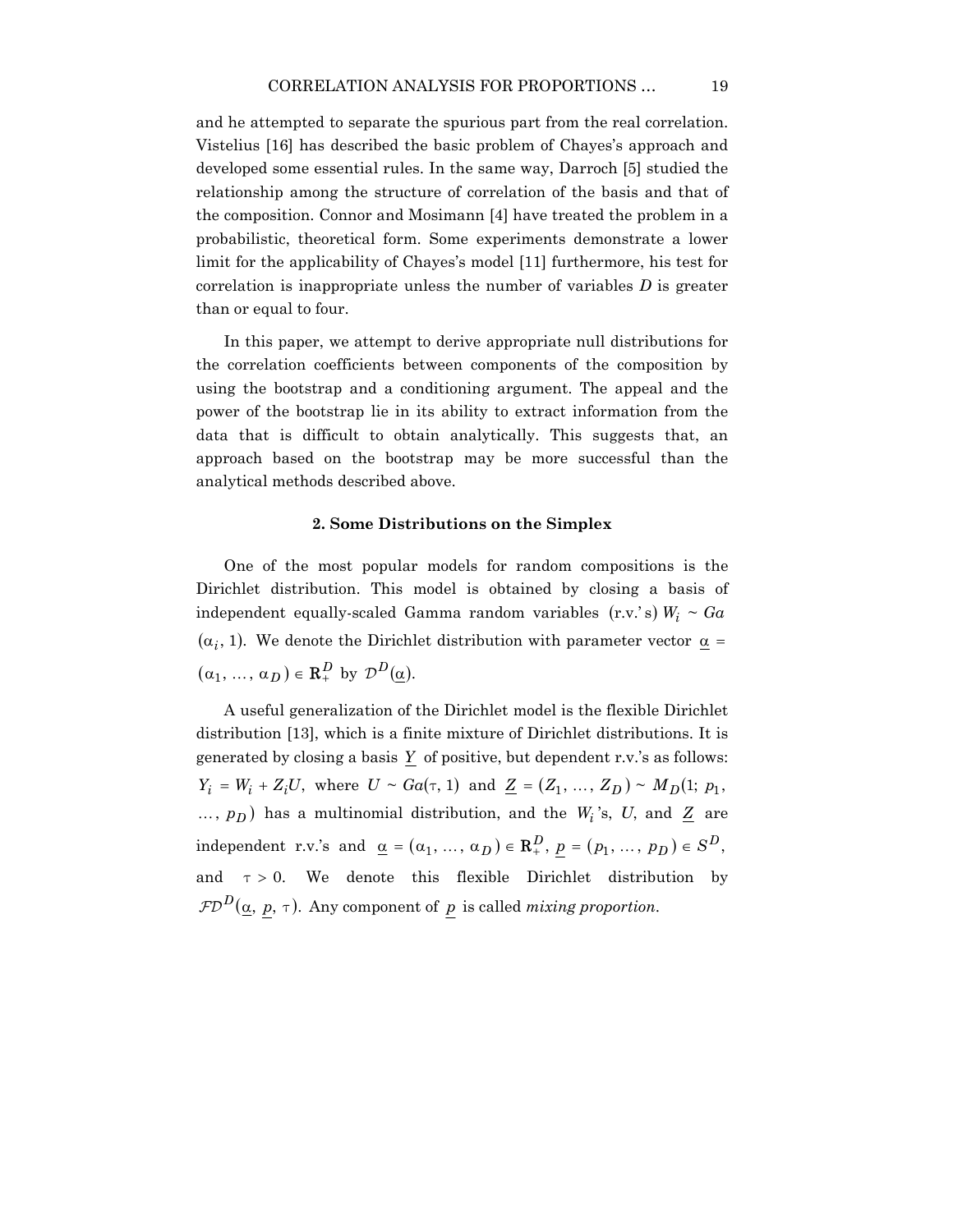#### 20 G. S. MONTI and G. WALTHER

#### **3. Assessing Correlation for the Basis**

Our goal is to approximate the null distribution of the correlation coefficient between two components of the composition, i.e., the distribution when the corresponding basis vectors are independent. The bootstrap principle allows to simulate this null distribution, provided we have an estimate of the distribution of the basis. Since, we need to resample under the null hypothesis of independence, it is enough to have estimates of the marginal basis distributions. But obtaining suitable estimates is not straightforward: we observe only realizations of the composition, not of the basis, and there is no unique way to reconstruct the basis distribution from that of the composition. For example, each scale change of the basis will lead to the same composition.

We construct estimates with a two-step procedure as follows. First, we construct a rough estimate of the basis distributions by assuming that the composition *X* follows a Dirichlet distribution, for which we can estimate the parameters with maximum likelihood. Then, we refine this estimate by computing its expected value given the observed data *X*. In more detail:

1. Assuming that  $\underline{X} \sim \mathcal{D}^D(\alpha_1, ..., \alpha_D)$ , we estimate the parameters  $\alpha_i$  from the sample with the method of maximum likelihood, using the algorithm of Ronning [15]:

First, we use the method of moments to obtain starting values for the algorithm:

$$
\hat{\alpha}_i^{(0)} = \frac{(\overline{x}_{11} - \overline{x}_{21})\overline{x}_{1i}}{\overline{x}_{21} - (\overline{x}_{11})^2}, \quad \hat{\alpha}_D^{(0)} = \frac{(\overline{x}_{11} - \overline{x}_{21})\left(1 - \sum_{i=1}^{D-1} \overline{x}_{1i}\right)}{\overline{x}_{21} - (\overline{x}_{11})^2},
$$
\nwhere  $\overline{x}_{1i} = \frac{1}{n} \sum_{j=1}^n x_{ji}$  and  $\overline{x}_{2i} = \frac{1}{n} \sum_{j=1}^n x_{ji}^2$ , for  $i = 1, ..., D-1$ .

Then, we use the Newton-Raphson algorithm to obtain the maximum likelihood estimates  $\hat{\alpha}_i$ :

$$
\hat{\underline{\alpha}}^{(k)} = \hat{\underline{\alpha}}^{(k-1)} - \mathbf{H}^{-1}g,
$$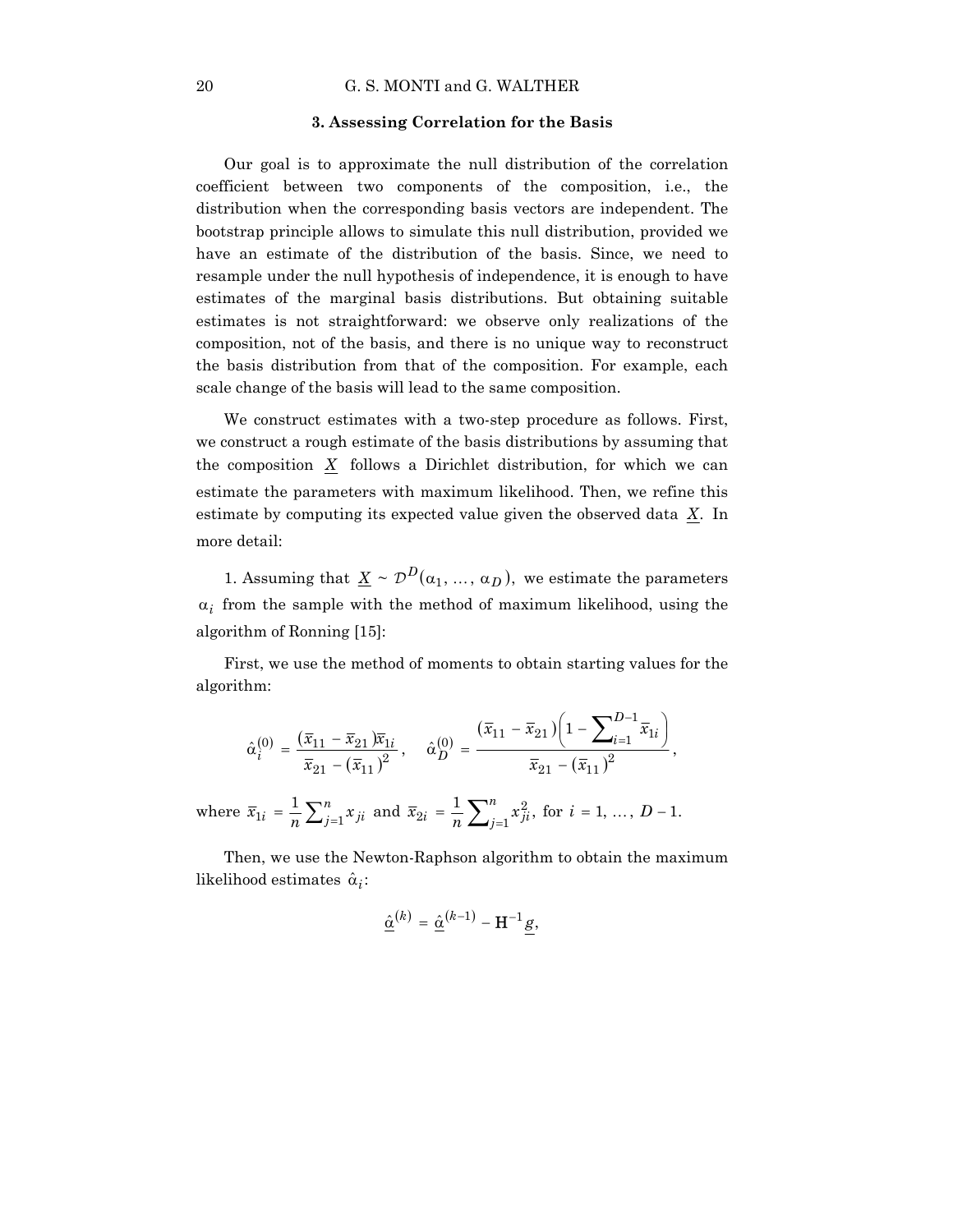where **H** is the Hessian matrix of the log-likelihood In  $L(\underline{\alpha} | \underline{x}_i)$  and  $g_i = \partial \ln L(\underline{\alpha}|\underline{x}_i)/\partial \alpha_i$  is the gradient. The stopping rule for the algorithm is:

$$
\left|L(\underline{\alpha}^{(k+1)}) - L(\underline{\alpha}^{(k)})\right| \leq \varepsilon,
$$

where  $\varepsilon = 1e - 8$ , the absolute convergence tolerance, i.e., a tolerance for reaching zero.

2. Next, we update our estimates by conditioning on the data *X*:

$$
\mathbb{P}(W_i \leq t) = \mathbb{E}_{X_i} \mathbb{P}(W_i \leq t | X_i)
$$
  

$$
= \mathbb{E}_{X_i} \mathbb{P}\left(\sum_{j=1}^D W_j \leq \frac{t}{x_i} | X_i\right)
$$
  

$$
\approx \int \mathbb{P}\left(\sum_{j=1}^D W_j \leq \frac{t}{x}\right) f_{X_i}(x) dx
$$
  

$$
\approx \sum_{k=1}^n \mathbb{P}\left(\sum_{j=1}^D W_j \leq \frac{t}{x_{ki}}\right) \frac{1}{n}.
$$

The first approximation above uses approximate independence of  $X_i$  and  $\sum_{j=1}^{D} W_j$ , as is exactly true in the gamma (Dirichlet) case. The second approximation uses the law of large numbers. For evaluating the last expression, we use our estimate obtained via maximum likelihood above, so  $\sum_{j=1}^{D} W_j \sim Ga(\sum_{j=1}^{D} \hat{\alpha}_j).$  $j$   $\sim$   $\alpha$ <sub> $\left(\sum_{j}$ </sub>  $\sum_{j=1}^{D} W_j \sim Ga(\sum_{j=1}^{D} \hat{\alpha}_j)$ . Hence,  $\mathbb{P}(\sum_{j=1}^{D} W_j \leq \frac{t}{x_{ki}})$ *D*  $\mathbb{P}\left(\sum_{j=1}^D W_j \leq \frac{t}{x_{ki}}\right)$  can be evaluated quickly with standard statistical software. We evaluate  $F_i(t) = \mathbb{P}$  $(W_i \leq t)$  on a grid of 1,000 points.

Now, we can use the nonparametric bootstrap to sample  $W_i^*$  from the updated marginal estimate  $F_i$ ,  $i = 1, ..., D$ . This can be done in a well known way via the probability integral transformation: we generate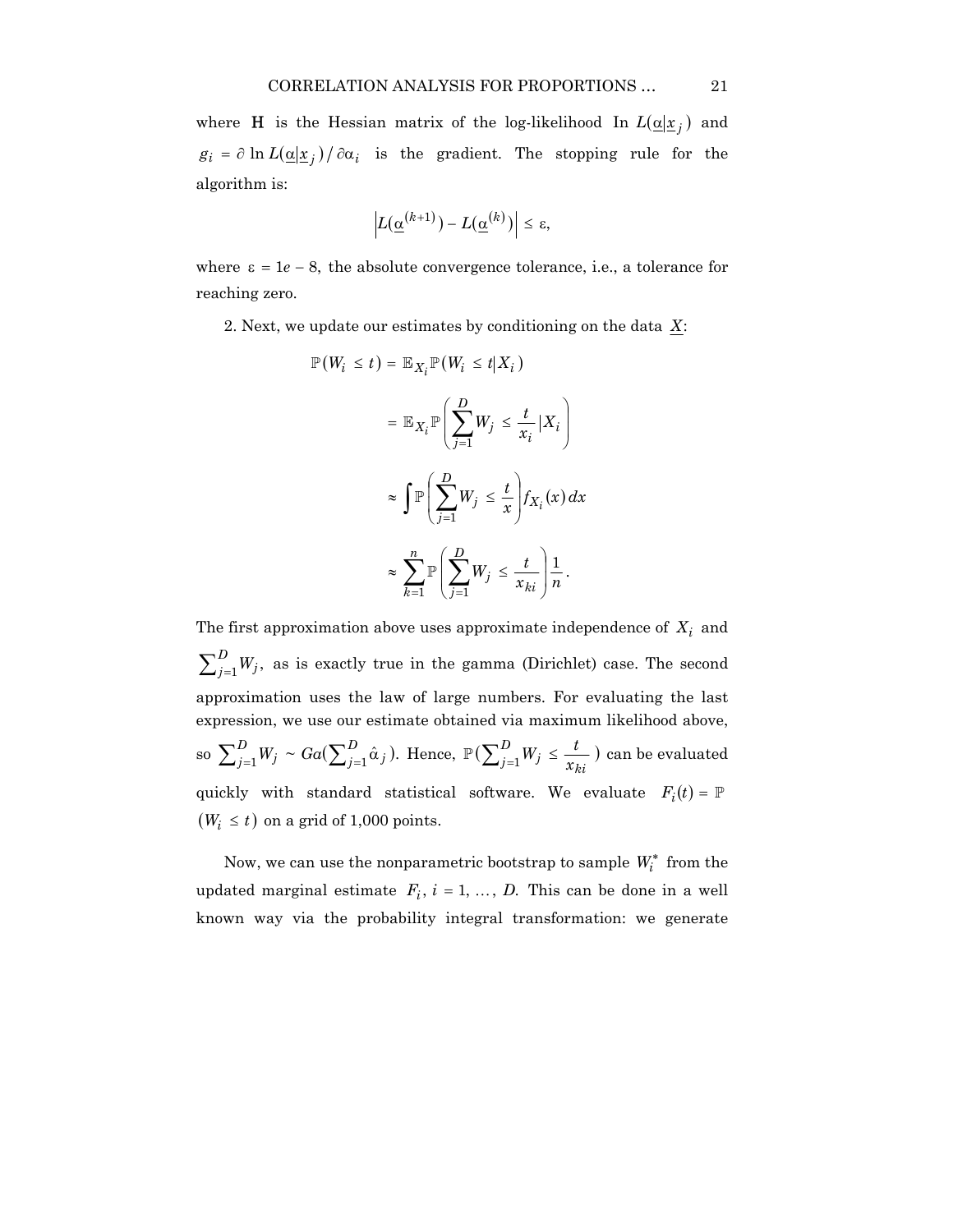$U \sim U[0, 1]$  and set  $W_i^* = \min\{t : F_i(t) \ge U\}$ , where the minimum is taken over the grid. We generate  $B = 1,000$  bootstrap samples  $W^*$  with independent components  $W_i^* \sim F_i$ ,  $i = 1, ..., D$ .

Our test for correlation proceeds then as follows:

Given the data matrix  $\mathbb{X}_{n \times D}$ , we compute the sample correlation matrix:

$$
R_{obs} = [r_{ik}], \quad i, k = 1, ..., D,
$$

where  $r_{ik} = \text{cor}(\underline{x}_i, \underline{x}_k)$ , and  $\underline{x}_i$  and  $\underline{x}_k$  are the column vectors corresponding to the observations on the *i*-th and *k*-th component. Then, we compute Fisher's transformation for each correlation coefficient  $r_{ik}$ :

$$
z_{ik} = \frac{1}{2} \ln \left( \frac{1 + r_{ik}}{1 - r_{ik}} \right).
$$

This transformation is well known to improve confidence intervals, see, e.g., Efron and Tibshirani [9]. Next, we compute the bootstrap null distribution and assess the significance of  $z_{ik}$  against this null distribution:

1. Generate  $B = 1,000$  bootstrap samples  $\underline{W}^*$  as described above and compute their closures  $X^*$ .

2. Compute the sample correlation matrix for each bootstrap closure:  $R_b = [r_{ik}^{*(b)}]$ , where *i*,  $k = 1, ..., D$  and  $b = 1, ..., B$ . Then use the Fisher's transformation to obtain  $z_{ik}^{*(b)}$ .

3. For each of the  $D(D-1)/2$  tuples  $(i, k)$  compute  $[z_{ik, 0.025}^*, z_{ik, 0.975}^*]$ , where  $z_{ik,0.025}^{*}$  and  $z_{ik,0.975}^{*}$  are the 0.025-quantile and 0.975-quantile, respectively, of the empirical distribution of the  $z_{ik}^{*(b)}$ .

4. If  $z_{ik} \notin [z_{ik, 0.025}^*, z_{ik, 0.975}^*]$ , then reject the null hypothesis of independence between  $W_i$  and  $W_k$ .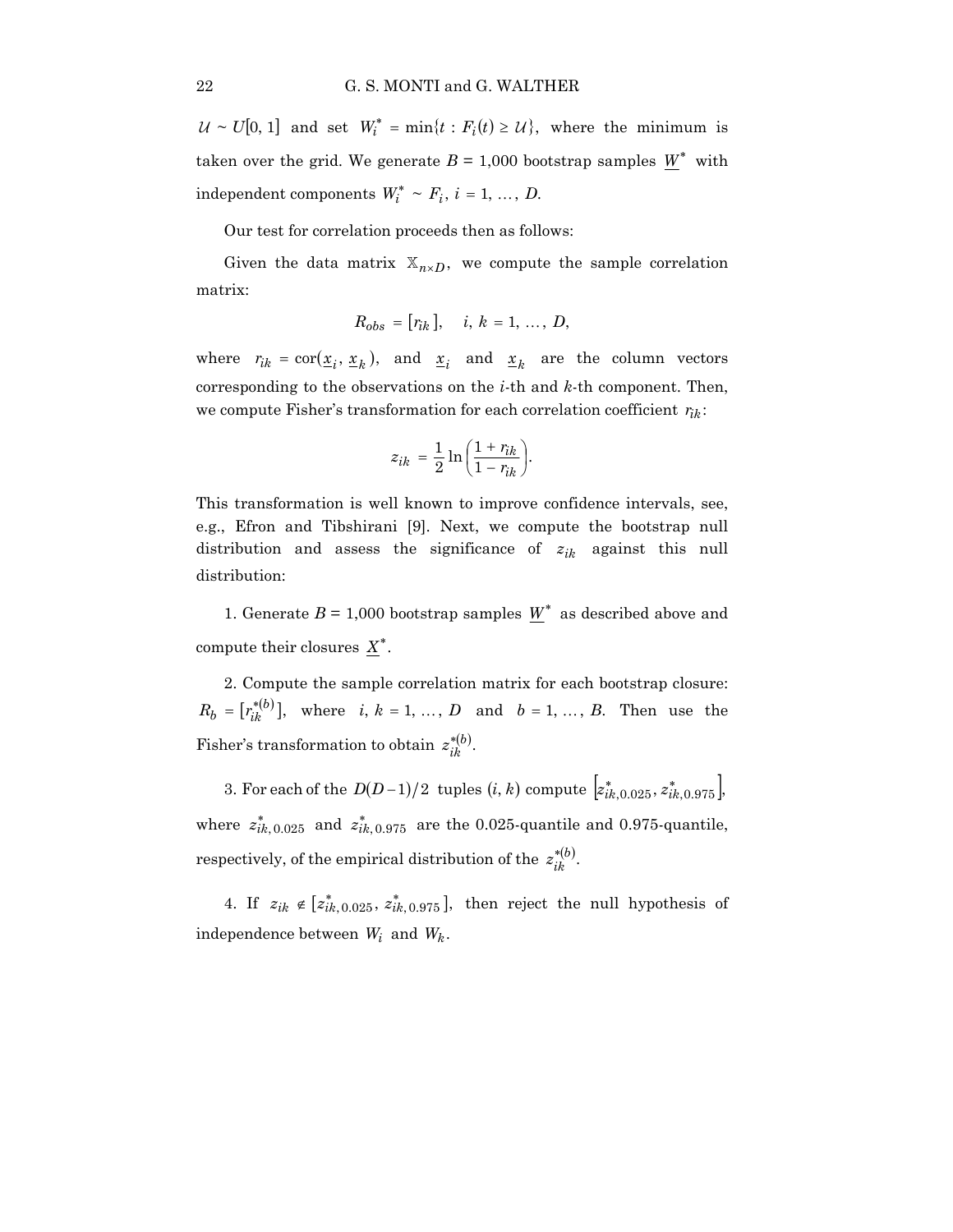#### **4. Simulations, Application and Conclusion**

We performed a simulation study to test our procedure. We considered four cases:

1. 
$$
\underline{X} \sim \mathcal{D}^3(\underline{\alpha} = (1, 2, 3)).
$$

2. *X* is generated by taking the closure of 3 independent  $W_i \sim |N(0, 1)|$ ,  $i = 1, ..., 3$ .

3.  $\underline{X} \sim \mathcal{FD}^3(\underline{\alpha} = (4, 3, 7), \underline{p} = (0.35, 0.45, 0.2), \tau = 3).$ 

4.  $\underline{X}$  is generated by taking the closure of the absolute values of the components of a multivariate normal distribution with mean vector (3, 4, 7), and the following covariance matrix:

$$
\Sigma = \begin{bmatrix} 12 & -5.2 & -2 \\ -5.2 & 8 & 3 \\ -2 & 3 & 2 \end{bmatrix}.
$$

Cases 1 and 2 pertain to the null hypothesis of independence, whereas the bases in Cases 3 and 4 are not independent. In particular, the Case 1 starts from a usual distribution for random compositions defined in the unit simplex. In Case 2, we start from an independent basis of non-negative random variables that are non-common in the compositional framework. In Case 3, we generate samples from the flexible Dirichlet distribution, which is a useful distribution for a random composition. In Case 4, we consider samples from a dependent basis of non-negative random variables that are non-common in the compositional framework.

We simulated the probabilities of rejection of our bootstrap test with a Monte Carlo simulation study by using 1,000 Monte Carlo samples of size  $n = 500$  in each case. The result of the Monte Carlo study is given in Table 1.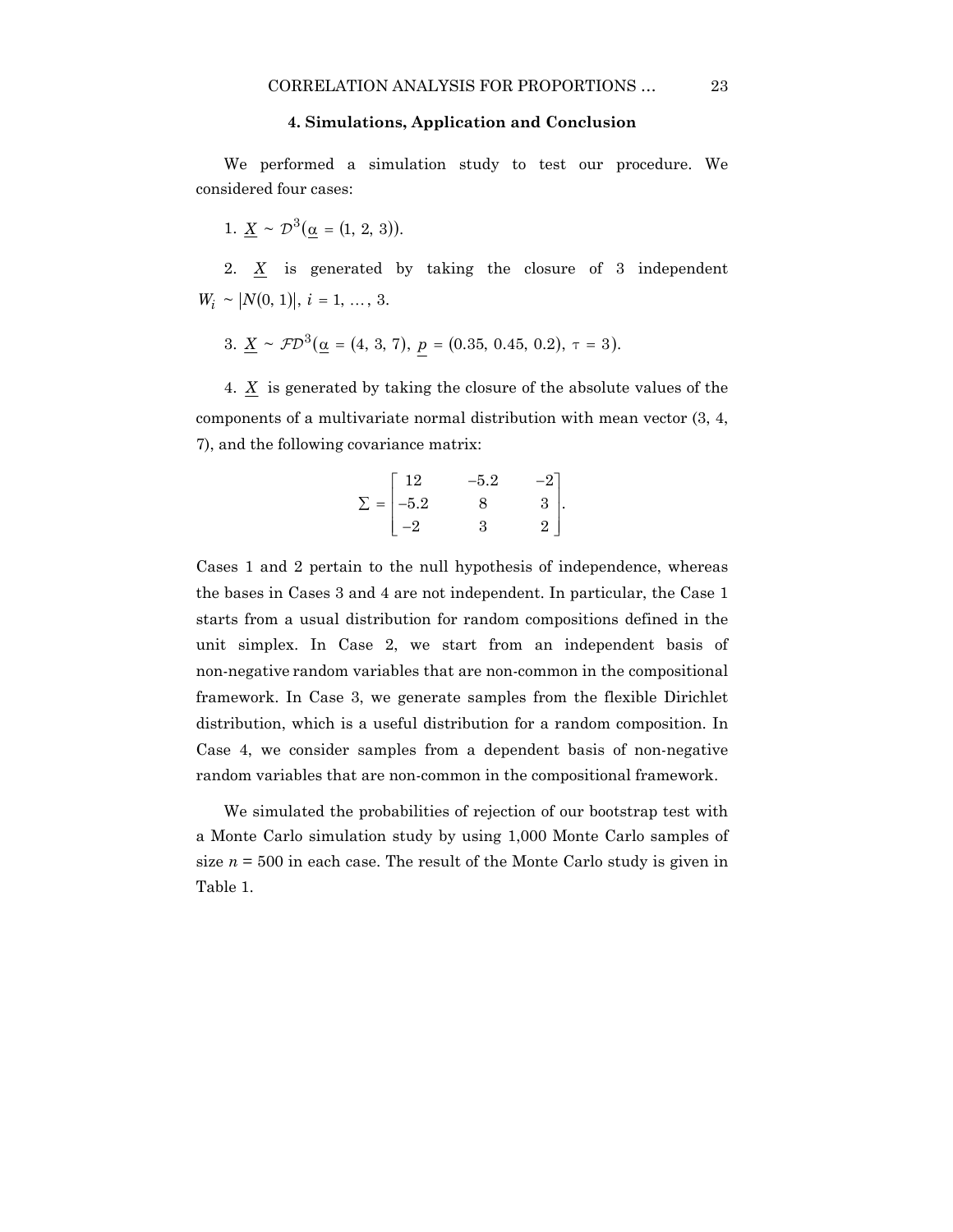| (i, k) | Case 1 | Case 2 | Case 3 | Case 4 |
|--------|--------|--------|--------|--------|
| (1, 2) | 0.026  | 0.021  | 0.75   |        |
| (1, 3) | 0.012  | 0.011  | 0.24   | 0.34   |
| (2, 3) | 0.001  | 0.01   | 0.10   |        |

**Table 1.** Proportion of rejections at the 5% level

The simulation results show that our bootstrap-test works well for each model considered. We did not obtain satisfactory results in null cases, where the sizes of the basis variables were very different. Thus, our conclusion is that, the bootstrap test with updating works when the components are of approximately similar size.

We applied the bootstrap test to the Kola data set. These data contain the concentrations of more than 50 chemical elements in about 600 soil samples taken at the Kola Peninsula. At each sample site, four different layers of soil have been analyzed. The complete data set is available in the R library Stat DA [8].

Here, we use the analytical results from the O-horizon, in particular, we consider the compositions of Gold (Au), Palladium (Pd), and Zinc (Zn).

We plotted the histograms of the bootstrap null distributions for the three Fisher's transformations in Figure 1. The dotted vertical lines represent the 95% bootstrap confidence limits. The solid vertical line represents the observed values of  $z_{13}$ . The other two observed values are outside the range of the histogram. We conclude that, we cannot reject the hypothesis of no correlation between Gold (Au) and Zinc (Zn), but we can reject the null hypothesis for the other two correlations.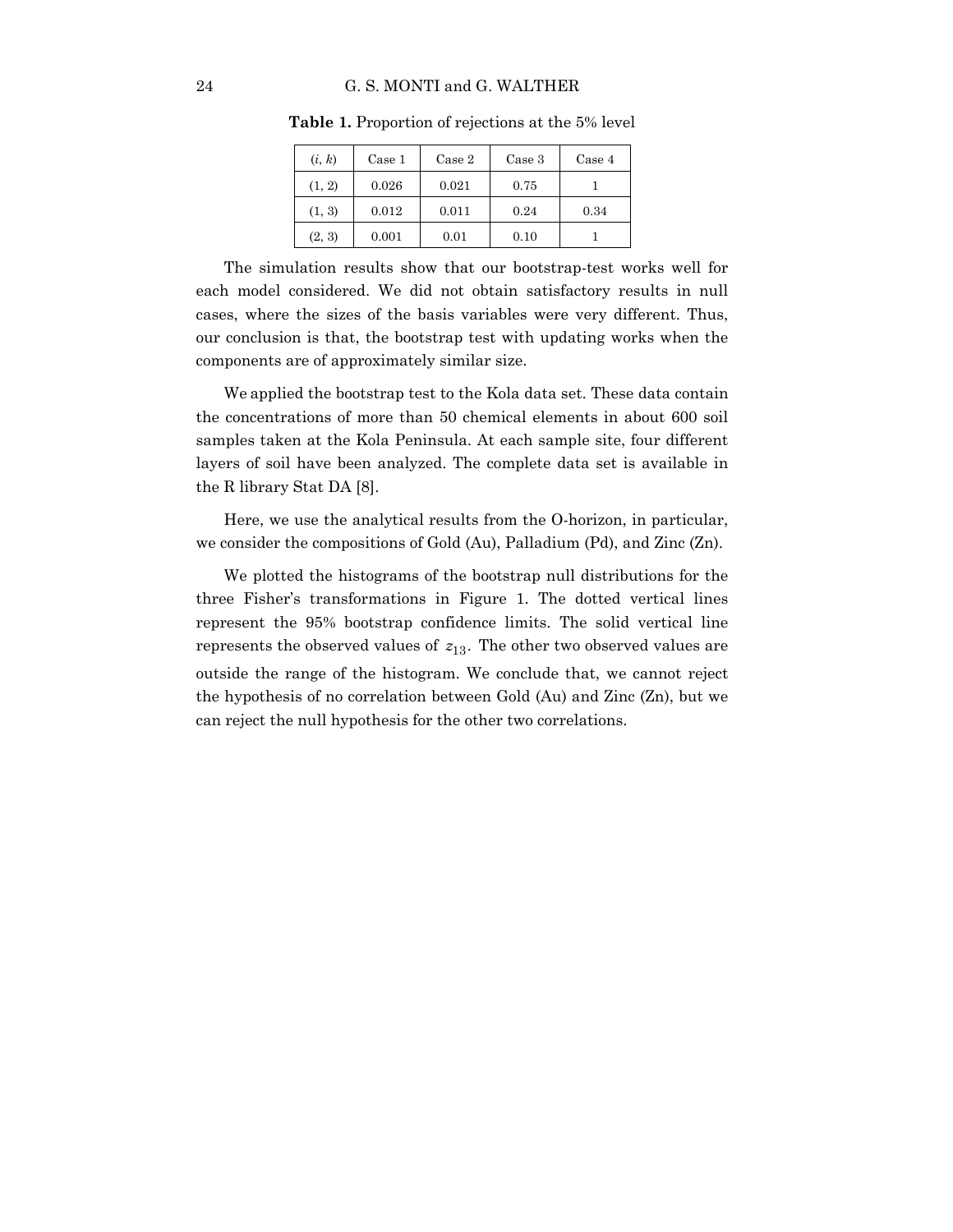

**Figure 1.** Empirical distributions of the test statistic.

#### **References**

- [1] J. Aitchison, The Statistical Analysis of Compositional Data, Chapman and Hall Ltd., London, 1986.
- [2] F. Chayes, On correlation between variables of constant sum, Journal of Geophysical Research 65 (1960), 4185-4193.
- [3] F. Chayes and W. Kruskal, An approximate statistical test for correlations between proportions, Journal of Geology 74 (1966), 692-702.
- [4] R. J. Connor and J. E. Mosimann, Concept of independence for proportions with a generalization of the Dirichlet distributions, J. Amer. Statist. Assoc. 64(325) (1969), 194-206.
- [5] J. N. Darroch, Null correlation for proportions, Mathematical Geology 1(2) (1969), 221-227.
- [6] J. N. Darroch and D. Ratcliff, Null correlation for proportions II, Journal of Mathematical Geology 2 (1970), 307-312.
- [7] J. N. Darroch and D. Ratcliff, No-association of proportions, Mathematical Geology 10(4) (1978), 307-312.
- [8] R Development Core Team, R: A Language and Environment for Statistical Computing, Vienna, 2008. http://www.r-project.org